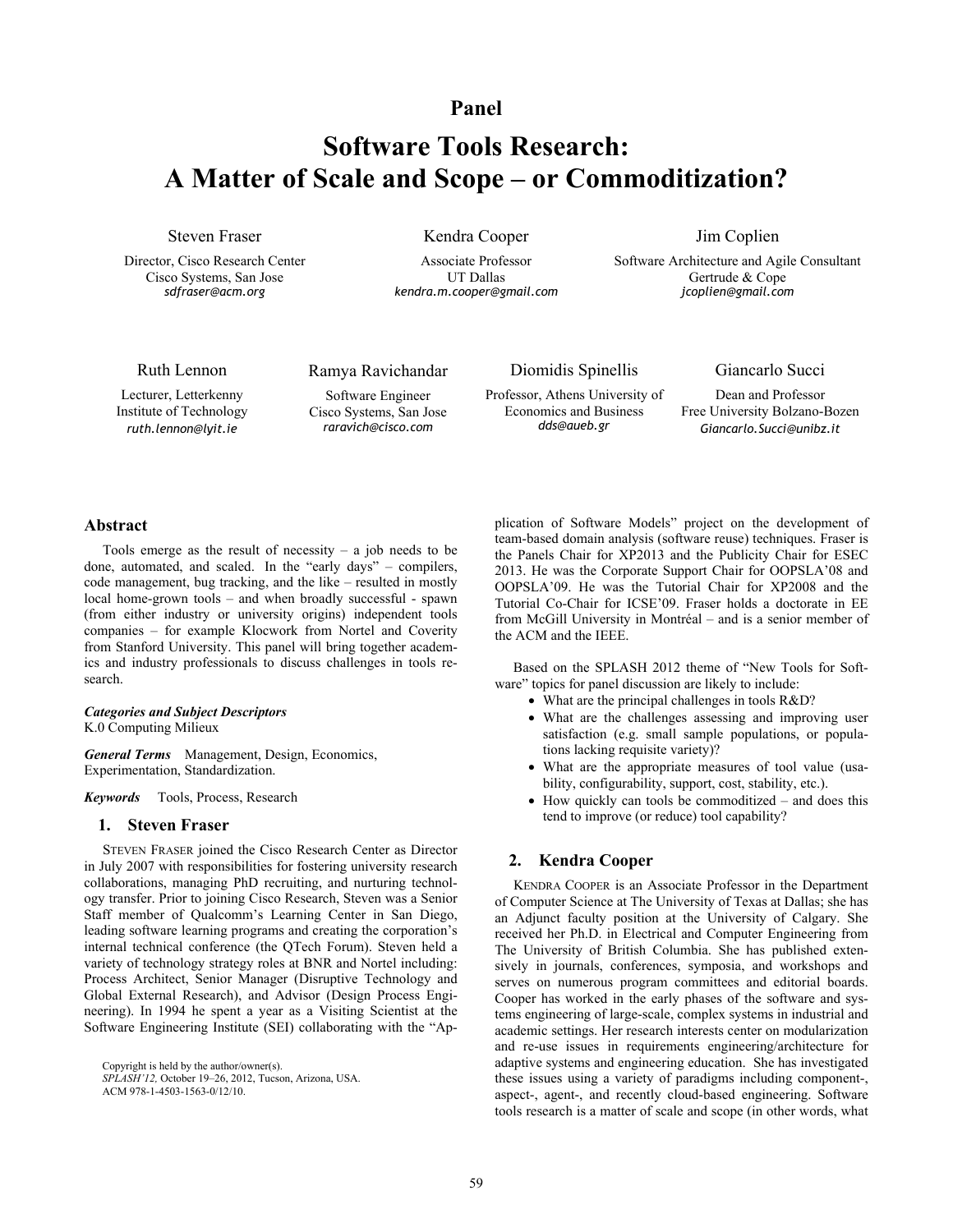is the tool research supposed to accomplish?). It is also a matter of the development environment – where and by whom is the tool research being conducted?

Software tools research is conducted in a variety of settings, including academia, research labs, industry, and open source projects. In academia tools are often developed by research students as proof of concept prototypes; they are used in the validation effort for their proposed solution to a problem. The students need the tool as part of their research and are motivated to develop them: the tool is needed for validation; validation is needed to demonstrate the value of their solution; demonstrated value is needed for a successful defense, graduation, and then "getting a life". The scope and scale of these prototypes are often quite narrow - they are usually intended to provide specific capabilities; they are unlikely to be extensible, scalable, easy to use, and so on. Tool teams in industry or research labs are staffed with experienced, paid professionals, who create larger, more general tools in a team-based, managed environment. Open-source tools are developed by volunteers – enthusiasts seeking to extend and contribute their expertise to the broader community.

If we want to go beyond proof of concept, prototype tools for individual research projects in academia, for example, to establish their place in the community as The School That Developed Tool X, is it possible to move towards team-based, managed development or an open-source approach? I've been trying the former on the R&D of a tool. The students (M.Sc. in computer science) work on the project as team members to gain practical development experience and improve their resumes. The students are not paid with salaries; they sign up for the course as an elective. Over the last five terms, a number of challenges have become clear when trying to adopt a more industry-like model in academia. For example:

Some of the challenges seem relatively straightforward to address. For example, graded homework assignments to build technical and soft skills have been included in the course; research assistants have been hired to reduce the impact of the turnover by becoming a repository of knowledge about the project. Overall, however, the productivity of the industry-like teams has not been strong. Recently, I've been trying a more open-source like approach, where an individual student works on one specific problem.

### **3. Jim Coplien**

JIM COPLIEN is an old C++ shark who now does world-wide consulting on Agile software development methods and architecture. He is one of the founders of the software pattern discipline, and his organizational patterns work is one of the foundations of both Scrum and XP. He is a Certified Scrum Trainer and a Member Emeritus of the Hillside Group.

He currently works for Gertrud & Cope in Denmark, is a partner in the Scrum Foundation, a Director of Scrum Tide and the Product Owner for Scrum Knowsy®. Together with Gertrud Bjørnvig, he has written a book on Lean Software Architecture and Agile Software Development.

When I visited the temples in Nara several years ago I learned that the craftsmen who built them, and those who still maintain them, start their work by building their own tools. I have found that the same has been true in the most memorable of my software experiences over the years, because general-purpose tools are often only suitable for general-purpose work and are never ideal for any job in particular. In Bell Labs we wrote our own compilers

because there were no commercial compilers that could scale to our needs or that were of high enough quality to meet the stringent engineering constraints of continuous-running software. We all have frequently built our own tools for custom tasks. These are the tools worthy of dialog and focus; commodity tools form an important but uninteresting backdrop. And most tools are commodities.

Most Agile tools suffer generation rot. Many of the tools that are the darlings of upstart Scrum teams are based on pre-Agile building blocks and pre-Agile thought. Few of the household name Agile support tools truly support what Agile development needs. While trumpeting support for communication they in fact get in its way. The tools are often used in under-engineered environments whose sluggish performance frustrates users until they are lulled into submission and resignation to poor performance. Few of them are able to capture the complex requirement relationships discovered during the elaboration of user stories. Capturing user stories is almost useless; capturing their detailing is important; structuring requirements in a way that drives high-ROI backlogs is crucial; mapping them onto a tool ideologically suited to capturing old-fashioned requirements is just stupid; believing that one metaphor and organization fits all or that it easily can be parameterized is naïve. Every Agile shop is compromised by the lack of an ideal fit between its goals and its tools, but instead of working to improve the tools, Agilists seem to celebrate their quirkiness. The great tools are home-grown.

In the Toyota Production System traditions at the roots of Scrum, high-order tools are used only to automate proven manual processes. Few Agile tools used in contemporary software shops emerge from optimized manual processes; they more often replace earlier dysfunctional processes. What's worse is that because of organizational politics or "formal envy," these tools often replace perfectly good manual processes. We're an industry that uses tools for tools' sake, in large part because almost all of us build tools. But a fool with a tool is still a fool.

A commodity tool bought off a shelf and brought into a development context is either de-contextualized or primitive by necessity. We in fact need commodity tools: the compilers, editors, and operating systems are the saws and hammers of our trade. Most of what was called a "tool" in the past generation is a commodity tool today: True power tools are generally done in-house because they rely heavily on business expertise. It's interesting to note that commodity tools are becoming increasingly invisible and that our need for tools as such is decreasing. As a user of XCode and it storyboarding facility, I haven't directly used a compiler or configuration management tool in years. XCode, while a tool, probably doesn't fit the category of being a commodity; such animals in the burgeoning tool zoo are particularly worthy of discussion. Beyond that, I fail to appreciate why SPLASH would have a panel that revolves around commodity items. I rarely see organizations get in trouble for what are tool problems.

There are some "tools" that transcend groups and organizations, and among them are games. A game is a tool that can support reflection, growth, and the proper *esprit de corps* in an Agile organization. We have recently launched a tool called Scrum Knowsy® designed to assess and build alignment within a Scrum team and to allow each team to assess its collective alignment to community norms. If you've got to have a tool, it might as well be fun and support the Agile agenda.

### **4. Ramya Ravichandar**

RAMYA RAVICHANDAR is currently leading the *Agile Lean at Cisco* program at Cisco Systems, Inc. She is focused on evangel-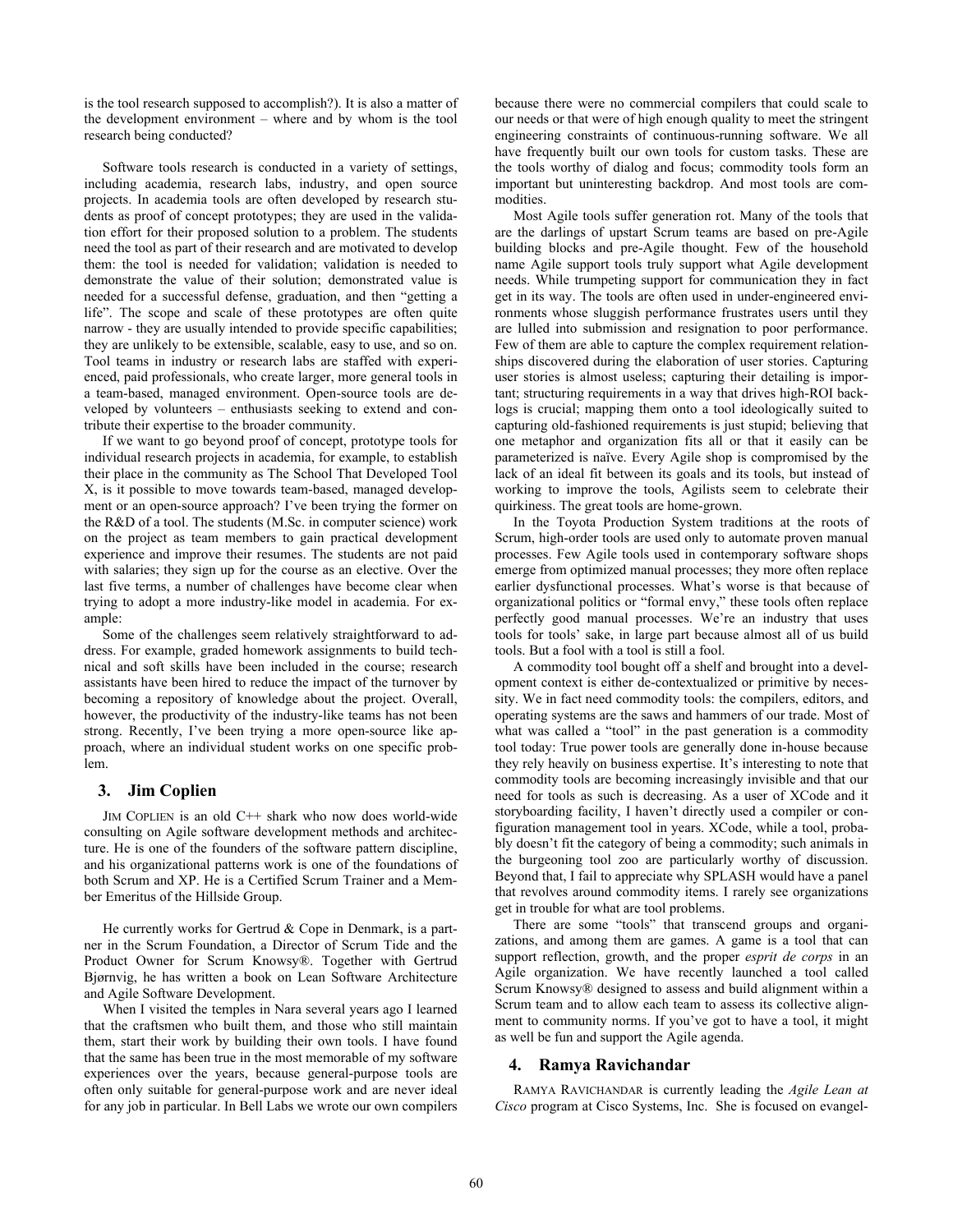izing emerging software practices, researching on enterprise-level initiatives, and fostering an Agile Lean community in Cisco. Related to this she has presented in Agile 2010, and XP 2012 conferences. Her other interests span software quality, processes, change-tolerant systems, and requirements engineering. She has a Ph.D. in Computer Science from Virginia Tech and is a member of IEEE Computer Society.

Oh so appealing is the nifty blazingly fast in-house tool! Compare it with the magnificent full-featured enterprise-level solution. What you choose, depends on where you sit in the food chain. Therein lies the crux of the argument about tooling in our industry.

 In this distributed environment where teams are connected through tools, there is a danger of the tools becoming the sole connectors. They are often used in lieu, and not as an aid to good software engineering. And can you blame the engineer, for using the aggressively marketed silver bullet? A tool's success should be driven by its effectiveness and not measured by a fixed deployment schedule; a challenge in this metrics-driven environment of instant gratification.

Tools are bound to influence the process. It is a possibility that when both become so intertwined we are in the danger of overlooking other innovations. Perhaps what we need is a tool litmus test. How do we decide that a tool is right? Is it a trade-off between: hidden costs vs. productivity gains, or resolving singular issues vs. one-size-fits-all approach? The answer lies somewhere in between.

### **5. Ruth Lennon**

RUTH LENNON has worked for Letterkenny Institute of Technology for over 14 years in lecturing and research activities. Prior to joining LYIT, Ruth worked with a software company developing software in Delphi. Ruth is currently working on research on *Software As A Service* and BYOD. Ruth is one of the Directors of InfoSecurity Ireland. Ruth has been an active participant in the ACM's OOPSLA workshops and BOF's since 2005. Ruth is a member of the ACM and IEEE and actively encourages women to work in all aspects of engineering.

I represent an important part of the "software tools research" community -- a "user" of the tools. In the work I describe in my BYOD and Cloud paper, my institution is trying to use a wide variety of commercial and open source tools in a challenging environment. We are trying to keep costs down, we are dealing with wide variations in experience levels among learners and staff, and many of the existing tools create some difficult and unnecessary obstacles to deployment. The range of specifications of PCs in our institute leads to the need to consider issues such as ease of deployment, deployment in a cloud environment, deployment on a low end PCs and legacy operating systems, interoperability with other tools, documentation, training, ability to export useful data in a standard data format, etc. I represent a unique body of system users in that some are computer experts while others simply want to use the tools with the greatest level of simplicity. The software and hardware tools requirements for users and systems administrators can be quite disparate and this can prove challenging. Take as one example the need to provide access to Fire Modelling Software which has not changed much in the last 10 years. Some software still restricts licenses via dongles and may be significantly processor heavy. The Fire laboratory equipment software exports data onto a Windows 95 PC and has not yet be upgraded to keep with modern systems.

One problem with industry-academic research partnerships: they are often narrowly focused on research areas that are less likely to produce a real paradigm shift. There are some new innovative ideas that are "easy to launch" as a new product, such as web apps, open-source toolkits, and other products that are centered around new innovative algorithms but in relatively conventional packaging. The most creative and different new ideas are the most difficult for established industry product groups to embrace. It is already difficult for most product development groups to accept an "escaped from the lab" product idea from an internal corporate research organization, it is doubly difficult to build on the work of graduate students in a corporate environment. On the other hand, if a partnership is done right, there are plenty of benefits going in both directions. In particular, both sides of an industry-academic partnership will usually bring in useful ideas about how to convert an innovation into a marketable product.

#### **6. Diomidis Spinellis**

DIOMIDIS SPINELLIS is a Professor in the Department of Management Science and Technology at the Athens University of Economics and Business, Greece. From 2009 to 2011 he served as the Secretary General for Information Systems at the Greek Ministry of Finance. His research interests include software engineering, computer security, and programming languages. He has written two award-winning, widely-translated books: *Code Reading* and *Code Quality: The Open Source Perspective*. He is a member of the *IEEE Software* editorial board, authoring the regular "Tools of the Trade" column. Spinellis is the author of many open-source software tools, packages, and libraries. Some tools he has developed include the *UMLGraph* declarative UML drawing engine, the *CScout* refactoring editor for huge complex systems written in C, and the *ckjm* tool, which efficiently calculates Chidamber and Kemerer object-oriented metrics in Java programs. His implementation of the Unix *sed* stream editor is part of Apple's Mac OS X and all BSD Unix distributions. Spinellis holds a M. Eng. in Software Engineering and a PhD in Computer Science, both from Imperial College London. He is senior member of the ACM and the IEEE.

The development of production-quality software tools is becoming an increasingly difficult task for individual researchers. First, the application domains are becoming more complex. This includes language specifications, interfaces, and development frameworks. Kernighan and Ritchie's *The C Programming Language* (1988) was 274 pages long, whereas Stroustrup's *The C++ Programming Language* (2000) stands at a hefty 1030 pages. This rising complexity is reflected in the size of the corresponding tools. The 7<sup>th</sup> Edition Unix C compiler consisted of about 14k lines of code, whereas GCC 4.2, at 1.5 million lines, is two orders of magnitude larger. We can find at least one order of magnitude difference between the original tools and their current ancestors across the board; consider for instance RCS (1982, 25k lines) versus the current version of git (2012, 449k lines). Distribution and support is nowadays also more demanding. Whereas Ken Thompson mailed Unix source code magnetic tapes to his friends, labeling them simply "Love, ken", nowadays researchers developing tools are expected to maintain a project web site, support binary packages for diverse operating system distributions, provide a bug tracking service, answer questions on a forum, and respond to patch pull requests.

Thankfully, a number of countervailing factors help us keep the situation in balance. Modern software frameworks, like Java